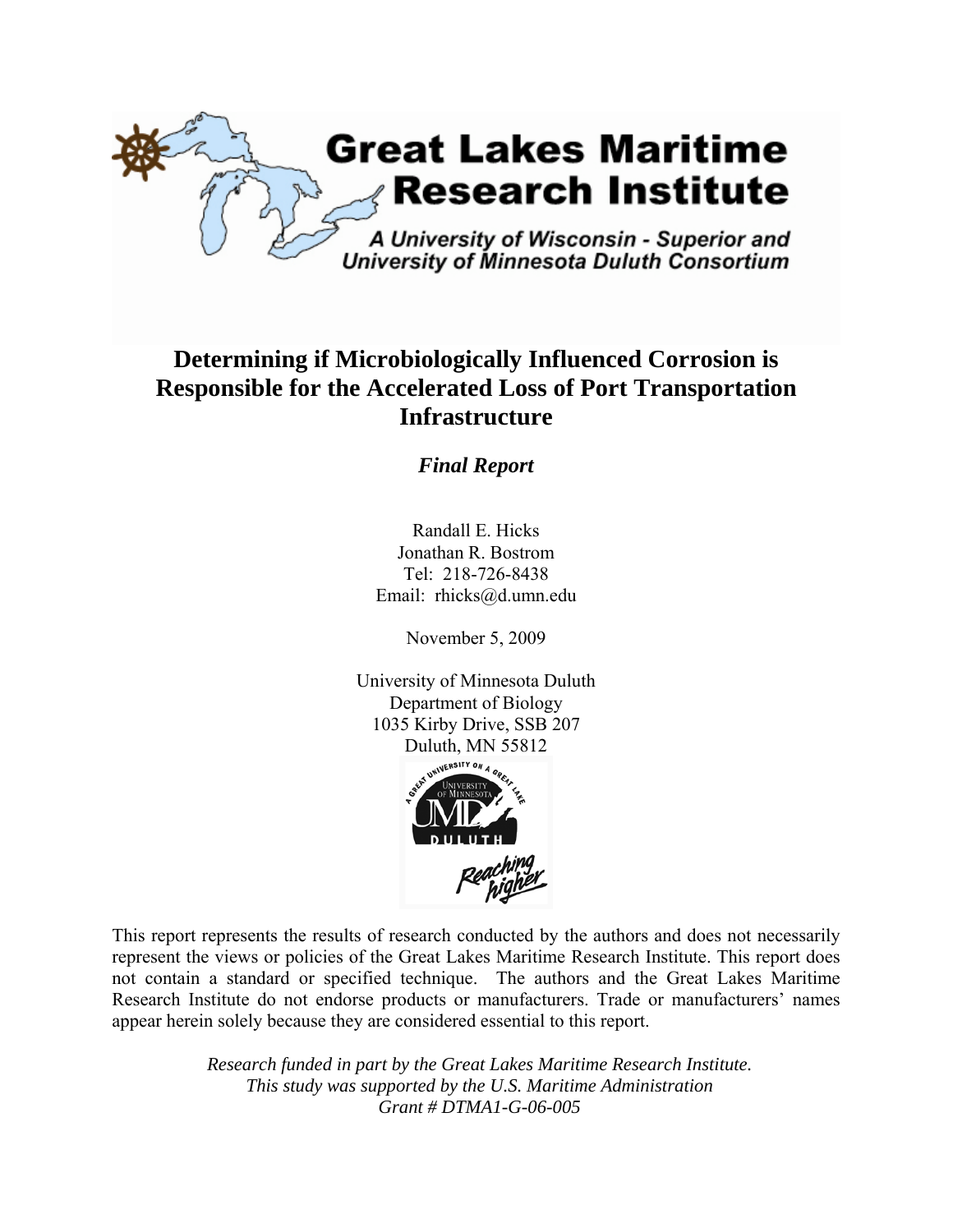#### **Acknowledgments**

We thank the Hallett Dock Company (Duluth, MN) for providing the sheet steel for coupons and Chad Scott (AMI Consulting Engineers, Duluth, MN) for cutting the HDPE holders for the experimental coupons. Brenda Little and Jason Lee (Naval Research Laboratory, Stennis Space Center, MS) loaned equipment to make the polarization resistance measurements and we thank them for their insights on interpreting this data. We are grateful to Nadia Bozadjieva, Zach Weber, Ryan Oster, and Matthew Axler for their help in the laboratory. Ryan Oster completed the qPCR analyses. We are grateful to Richard Ray (Naval Research Laboratory, Stennis Space Center, MS) for making the depth measurements of pits on coupons at the end of the experiment. This research was funded in part by a grant from the Great Lakes Maritime Research Institute (grant # DTMA1-G-06-005). The U.S. Army Corps of Engineers supplied additional funds to support this work through a subcontract from the Naval Research Laboratory-Stennis Space Center, MS (grant # PO N00173-08-P-1647).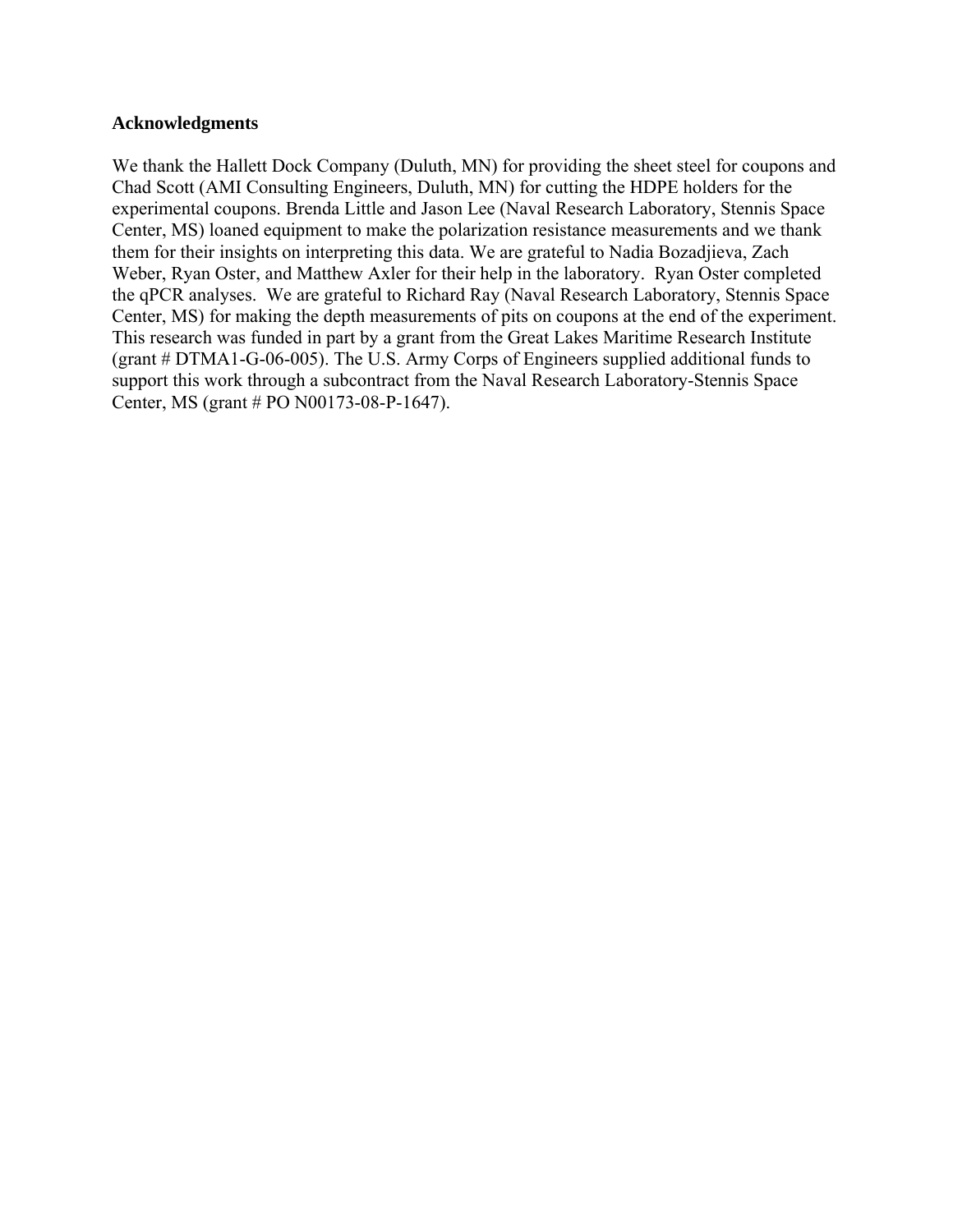## **Table of Contents**

Acknowledgements

List of Tables

List of Figures

Executive Summary

Introduction

Methods

Results and Discussion

Potential Economic Impacts of the Research Results

Dissemination of Study Results

References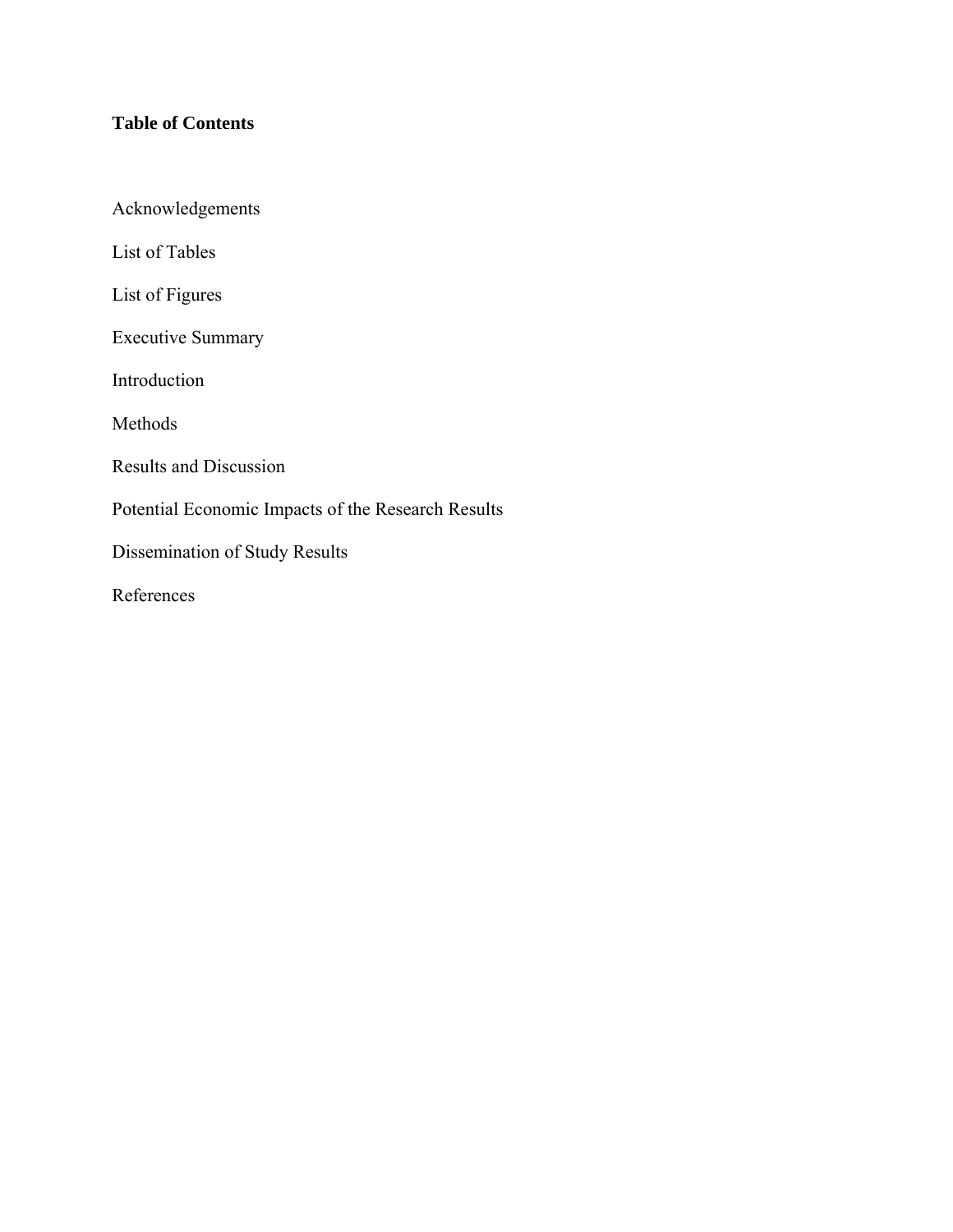## **List of Tables**

- Table 1. Experimental treatments in aquatic microcosms.
- Table 2. Cumulative corrosion measurements from steel coupons in the five experimental treatments.

#### **List of Figures**

- Fig. 1. Instantaneous corrosion rates  $(1/R_p)$  of steel coupons in the five experimental treatments estimated from measuring polarization resistance
- Fig. 2. Abundance of total prokaryotic cells over the duration of the microcosm experiment
- Fig. 3. Iron-oxidizing bacterial abundances on the surface of steel coupons in the five experimental treatments
- Fig. 4. Abundance of the dissimilatory sulfite reductase gene (*dsr*A) used to estimate the abundance of sulfate-reducing bacteria (SRB)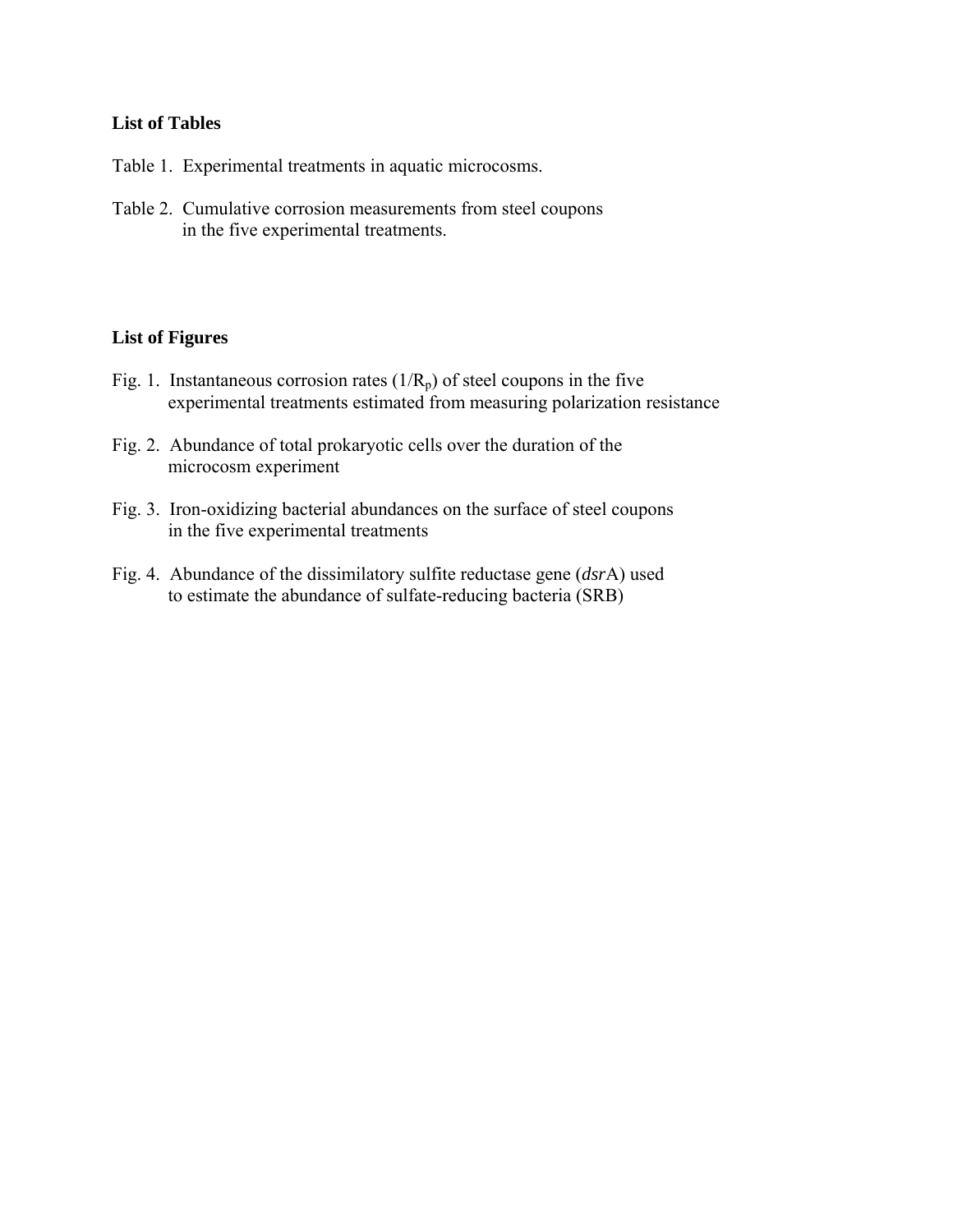#### **Executive Summary**

Steel structures in the Duluth-Superior harbor on Lake Superior in northern Minnesota are reported to be corroding at an accelerated rate. This study examined the possible role of microbiologically influenced corrosion (MIC) in this phenomenon, specifically the roles of ironoxidizing and sulfate-reducing bacteria. A laboratory microcosm experiment of five different treatments was designed to explore the influence of water quality and microbes on the corrosion of sheet steel coupons. The treatments included unaltered harbor water, harbor water supplemented with sodium sulfate, autoclaved harbor water, autoclaved harbor water with an iron-oxidizing bacterium inoculum, and unaltered Lake Superior water. Replicate steel coupons were placed in microcosms of the five treatments and maintained for 12 months. The instantaneous corrosion rate of steel coupons was measured semimonthly and biofilm samples were collected each month from additional coupons in each treatment. The highest instantaneous corrosion rates were observed in the harbor water treatments (with or without added sodium sulfate) and the lowest rate was observed in Lake Superior water. Cumulative corrosion parameters were measured at the end of the experiment and showed different trends than the instantaneous corrosion rate. The coupon area covered by corrosion tubercles was not different between treatments. More weight was lost from steel coupons immersed in Lake Superior water than from coupons in autoclaved harbor water. Other than this difference, the weight of steel lost from coupons was not different in the various treatments. The deepest corrosion pits formed on steel coupons in Lake Superior and unaltered harbor water. Extracellular polymers produced by microorganisms were more abundant on coupons in harbor water that was not autoclaved and by the end of the experiment, there were more iron-oxidizing bacteria on coupons immersed in harbor water (with or without added sulfate) than in any of the other treatments. The abundance of the dissimilatory sulfite reductase (*dsr*A) gene, a proxy for the abundance of sulfate-reducing bacteria, increased several orders of magnitude on coupons in harbor water from near zero to over  $10^6$  copies•cm<sup>-2</sup>. After five months, coupons in harbor water (with or without added sulfate) had more copies of the *dsr*A gene than coupons exposed to Lake Superior water. These results indicate that the abundance of sulfate-reducing bacteria and to a lesser degree the abundance of iron-oxidizing bacteria and extracellular polymers were correlated with the instantaneous corrosion of steel coupons in the laboratory. Thus, these groups of bacteria as well as other types of bacteria within these biofilms should be investigated further in future studies because their activities may be directly or indirectly responsible for the accelerated corrosion of steel structures in the Duluth-Superior harbor.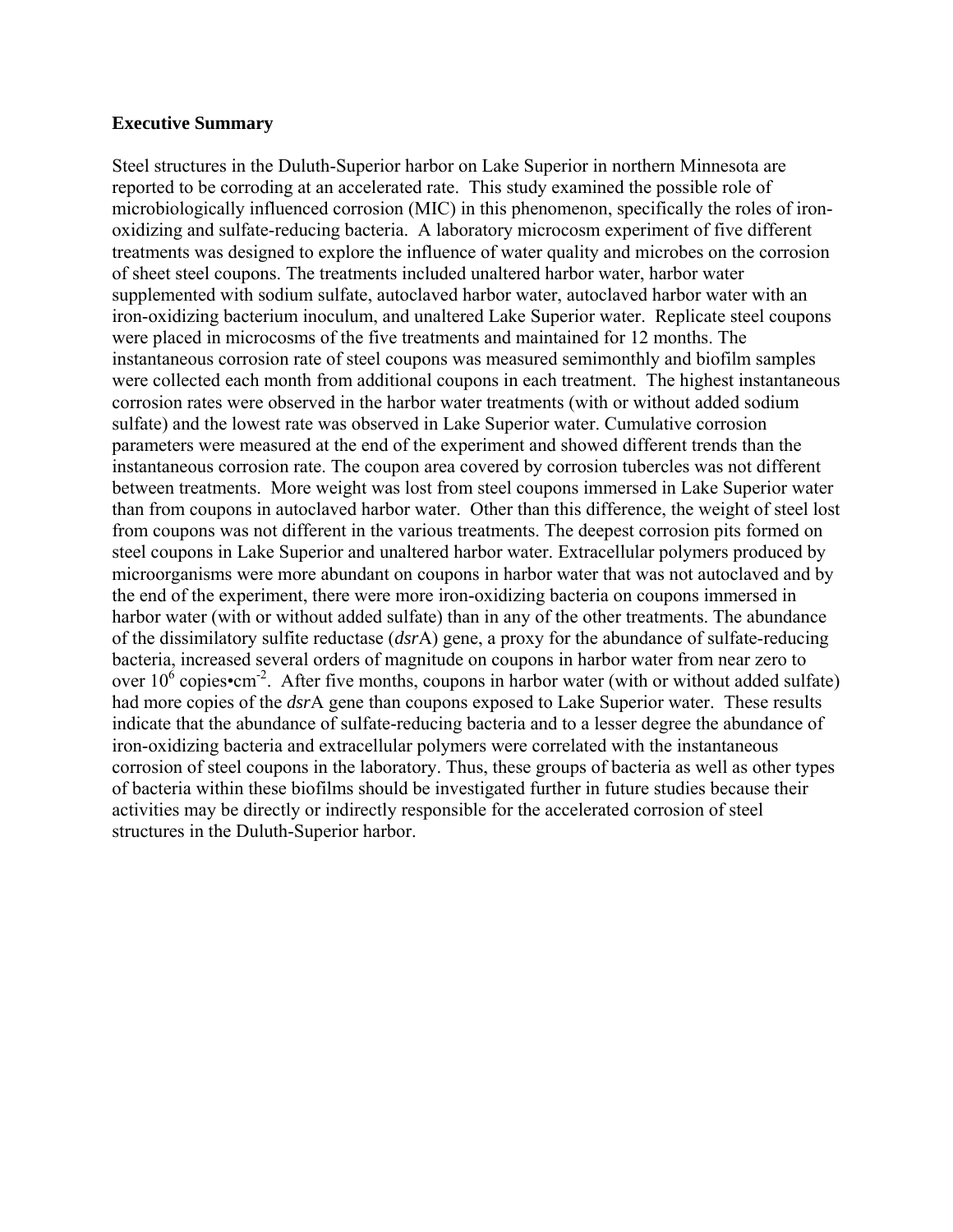#### **Introduction**

Sheet steel structures in the Duluth-Superior harbor (DSH) are reported to be corroding at an accelerated rate (Marsh et al. 2005, Bushman and Associates 2006). Many structures have developed large orange blister-like, raised tubercles. Corrosion tubercles are hollow mounds of corrosion products and deposits that cap localized region of metal loss. Under these tubercles, deep pits may form in the steel, and at its most severe, the corrosion can leave large holes that perforate the sheet steel of docks and bulkheads. Up to 20 km of structures may be affected by corrosion in the DSH. Many other harbors in western Lake Superior are also reported to show a similar corrosion phenomenon (Sharrow, J. and Clark, G. pers. comm.).

It is clear that corroding steel structures in the DSH are covered by complex microbial biofilms that contain bacteria of the type responsible for corrosion of steel in other environments (Hicks 2009). Several types of bacteria have been implicated in corrosion of steel in other environments, including iron-oxidizing bacteria (Xu et al. 2007). We previously isolated an iron-oxidizing bacterium tentatively identified as *Sideroxydans lithotrophicus* from corroded areas in the DSH. Also, electron microscopy has shown that large numbers of bacteria, possibly iron-oxidizers, grow on the underside of tubercles and associate with amorphous iron hydroxides. In addition to iron-oxidizing bacteria (FeOB), sulfate-reducing bacteria (SRB) have been implicated in corrosion in other environments (Hamilton 1985, Little et al. 2000). The concentration of sulfate varies with location in the DSH. Some areas with the highest dissolved sulfate concentrations also show the most aggressive corrosion and highest corrosion rates.

The pattern of corrosion in this harbor that correlates with dissolved sulfate concentration, the presence of iron-oxidizing bacteria, and the abundance of the dissimilatory sulfite reductase gene from SRBs found on the surface of corroding steel suggests that microbes are associated with this corrosion, possibly through a phenomenon known as microbiologically influenced corrosion (Little and Lee 2007, Xu et al. 2007). Microbiologically influenced corrosion (MIC) is rarely caused by a single microbial group, but more often by consortia of microbes including ironoxidizing and sulfate-reducing bacteria (Hamilton 1985, Rao et al. 2000, Starosvetsky et al. 2001). While data from our prior field research (Hicks 2009) lead us to suspect that MIC may be responsible for the accelerated corrosion seen in this harbor, they did not provide conclusive evidence. Thus, a laboratory experiment was designed to test the effects water quality and microbes in this corrosion process and demonstrate if the metabolism of microbial biofilms attached to these steel structures is accelerating the corrosion of the sheet steel material in the DSH.

The specific objectives of this project were to:

- 1. Construct and maintain a microcosm experiment to determine if microbiologically influenced corrosion is the cause of steel corrosion occurring in the DSH.
- 2. Measure the instantaneous rate of steel corrosion in non-biological and biological treatments to estimate the acceleration of corrosion due to microbial activities.
- 3. Determine if iron-oxidizing and sulfate-reducing bacteria are responsible for accelerating the corrosion of sheet steel used to construct docks and bulkheads in the Great Lakes.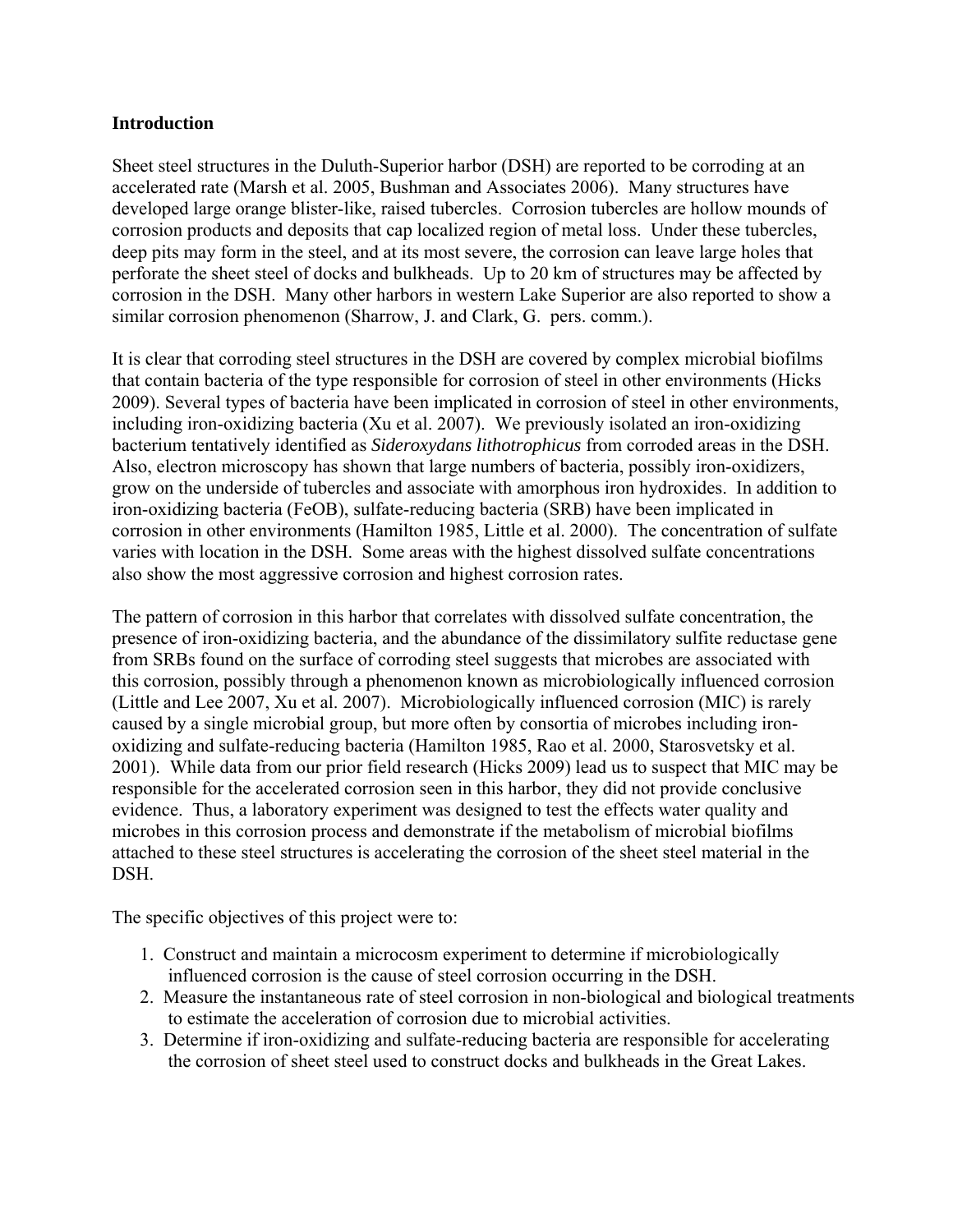## **Methods**

We examined the effect of five experimental treatments on the corrosion of the steel coupons (Table 1). This study combined measurements of corrosion of experimental steel coupons (instantaneous corrosion rate, area covered by tubercles, and corrosion weight loss and pit depth) with an investigation of bacteria that colonize and develop on these coupons in each experimental treatment.

|   | <b>Treatment</b>   Description                                 |
|---|----------------------------------------------------------------|
|   | Autoclaved harbor water                                        |
|   | Unaltered harbor water                                         |
|   | Unaltered Lake Superior water                                  |
| 4 | Harbor water supplemented with sodium sulfate                  |
|   | Autoclaved harbor water $+ S$ . <i>lithotrophicus</i> inoculum |

Table 1. Experimental treatments in aquatic microcosms.

## *Microcosm construction –*

Experimental microcosms constructed from 10-gallon glass aquaria (Aqueon Glass, 50.8 cm x 25.4 cm x 30.5 cm) were used to test the corrosive effects of various chemical and microbiological treatments (Table 1). Each microcosm was equipped with an aquarium pump (Aquarium Systems Mini-Jet 404) to constantly circulate the water  $\sim$  2 L/hr), and covered with a piece of acrylic (0.2 cm x 50.8 cm x 25.4 cm) with one corner cut out to allow gas exchange. The microcosms and covers were washed with soapy water and hydrochloric acid (10% by volume), and rinsed with Milli-Q water, and the aquarium pumps were soaked in 70% ethanol before treatments were established and when these treatments were renewed. All microcosms were incubated in the dark at  $13^{\circ}C$  (e.g., average water temperature in the DSH during the icefree season) in a variable temperature room.

Duplicate microcosms of the five treatments were constructed and filled with water (20 liters) of each treatment type. The first experimental treatment consisted of autoclaved harbor water, which served as a "reduced" biological treatment but not a sterile non-biological control. Harbor water was collected from the intake of the Great Lakes Aquarium in Duluth, MN. Water in this treatment was autoclaved for 60 min at 121°C. The second treatment contained unaltered harbor water. The third treatment used water from the nearshore zone of Lake Superior, collected northeast of Duluth from the Lakewood City Water Intake Station, which serves as the water supply for Duluth, MN. Both the harbor and lake water from these sources were available yearround, when ice prevents direct access to the harbor and Lake Superior. The fourth treatment contained unaltered harbor water that was supplemented with sodium sulfate (44 mg/L). The final treatment contained autoclaved harbor water and steel coupons that were inoculated with an iron-oxidizing bacterium, which was isolated from corroding steel in the Duluth-Superior harbor and tentatively identified as *Sideroxydans lithotrophicus* by partial sequencing of its 16S rRNA gene. This bacterial strain (HD506\_02) was grown in FeS gradient culture tubes (Emerson and Moyer 1997), then the growth bands were extracted from multiple tubes  $(\sim 10-12 \text{ ml})$  and used to inoculate the steel coupons with an atomizer bottle  $(\sim 2 \text{ ml per coupon})$ . Treatments in each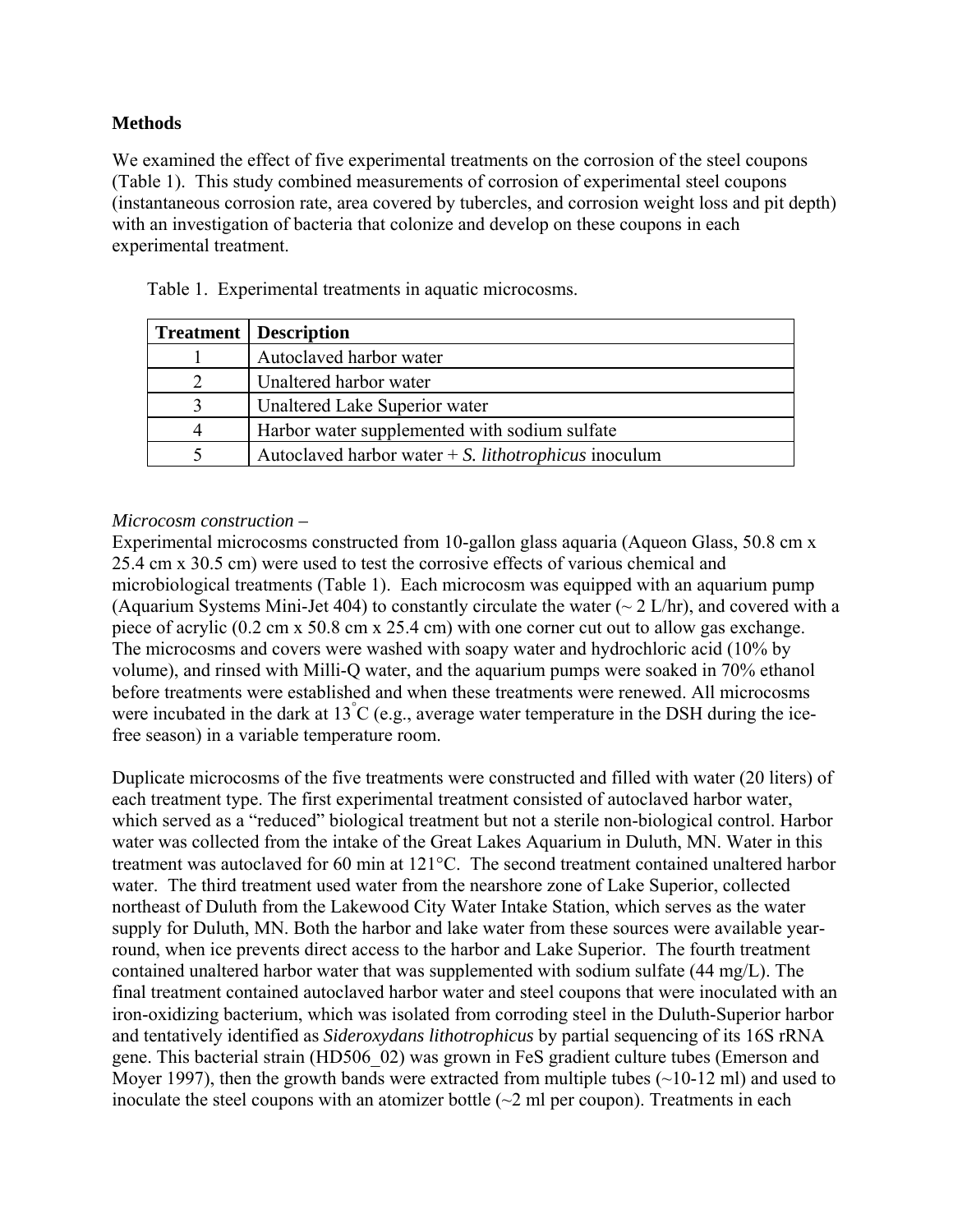aquatic microcosm were renewed monthly (within a few days of sampling) to prevent fouling of the water that was expected because the microcosms are closed systems (Ksoll et al. 2007). After the steel coupons were temporarily removed, water was emptied from each microcosm and then the microcosms, covers, and pumps were cleaned as before. New water of the appropriate treatment was placed in each microcosm and then the steel coupons (unaltered during treatment renewal) were reintroduced. Fresh *S. lithotrophicus* inoculum were sprayed on coupons from the autoclaved harbor water + *S. lithotrophicus* treatment before these steel coupons were returned to their respective microcosms.

Steel coupons (19.1 cm x 11.7 cm x 1.25 cm) identical in composition to the sheet steel used to construct docks and bulkheads in the harbor were cut from cold rolled sheet steel (ASTM A328, a low carbon steel), which the Hallett Dock Company (Duluth, MN) donated after replacing a portion of their corroded docks in 2007. About 90% of the docks and bulkheads in the DSH are constructed from this type of steel (Chad Scott, AMI Consulting Engineers, pers. comm.). Each experimental microcosm contained three steel coupons. Each of these coupons was washed with soapy water, lightly brushed, and rinsed with Milli-Q water to remove any loose material. Each coupon was designated with a unique number, weighed (each coupon weighed about 2 kg before the experiment), and then wrapped in aluminum foil and autoclaved before being randomly assigned to a specific experimental treatment. All coupons were equipped with a high-density polyethylene (HDPE) handle (10.2 cm x 3.8 cm x 2.5 cm) to facilitate handling of the coupon. Each microcosm had an HDPE coupon holder (25 cm x 20 cm x 2.5 cm) with three grooves (25 cm x 1.3 cm) to hold three steel coupons upright and keep them electrically isolated from one another. Like the aquaria, the HDPE handles and holders were washed with soapy water, and then rinsed with dilute hydrochloric acid (10% by volume), and Milli-Q water.

One steel coupon in each microcosm was modified to measure polarization resistance and subsequently estimate the instantaneous corrosion rate. Biofilm on the surface of these coupons was not sampled each month from these coupons, but all biofilm material was removed for possible analysis at the termination of the experiment. A copper wire (12-gauge) was brazed to the top edge of these coupons next to the HDPE handle so as not to interfere with the formation of corrosion products on the face of the coupons. The plastic insulation was stripped from the top 5 cm of the wire, and the bare wire and brazed surface was covered with an epoxy glue to protect it from corrosion. Thus, the steel coupon and not the wire served as the working electrode.

#### *Sampling –*

The experiment was started on May 15, 2008 and maintained for 12 months. The polarization resistance of modified steel coupons was measured semimonthly. Each month, biofilm and corrosion products were collected from the surface (about  $20-30 \text{ cm}^2$ ) of two steel coupons in each microcosm (those not used for polarization resistance measurements). Biofilm and corrosion products from each coupon were scraped into a sterile 50 ml plastic tray using an acrylic scraper. After scraping, this area on each coupon was rinsed into the same tray with Milli-Q water. This scraped area was then scrubbed with a toothbrush, and rinsed again with Milli-Q water into the tray. This complete sample was then transferred to a sterile 15 ml plastic centrifuge tube and centrifuged at 2000 x *g* for 5 min. Afterwards, water overlying the sample was decanted leaving the biofilm and corrosion products which were stored briefly at 4°C.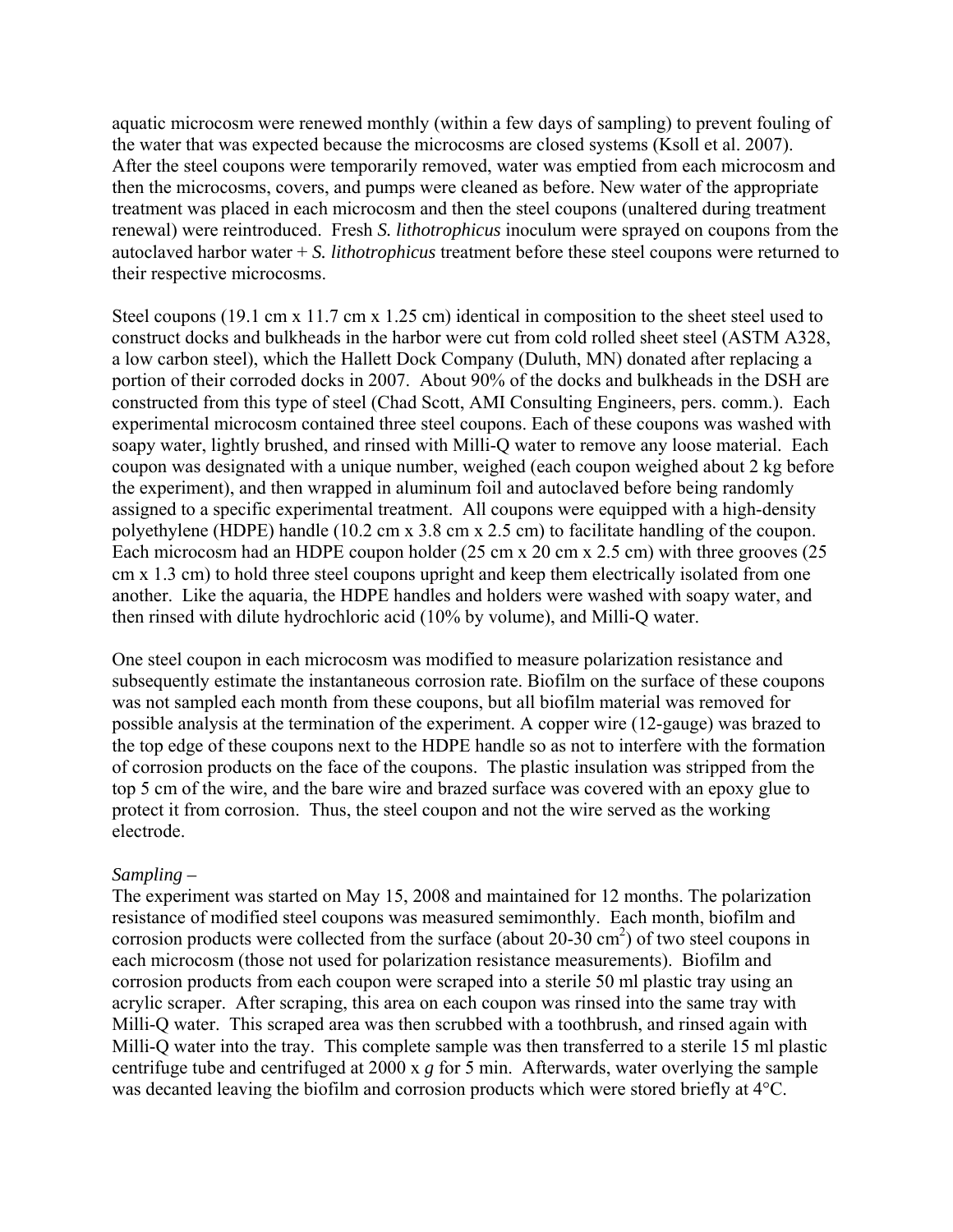Subsamples of this material then distributed and used for counting total prokaryotic cells, culture-based estimates of iron-oxidizing bacterial abundance, and the remainder was frozen (-20°C) to extract DNA for molecular analyses.

#### *Corrosion Analyses –*

Linear Polarization Resistance. The polarization resistance (Scully 2000) was measured in one steel coupon in each experimental microcosm biweekly (i.e., duplicate measurements per treatment). A mercury/mercury sulfate saturated calomel electrode was the reference electrode. A platinum-niobium mesh screen was the counter electrode. The reference electrode was placed 5 cm into the water near the coupon, while the counter electrode was immersed in the water immediately adjacent to the steel coupon. Polarization resistance was determined by connecting these electrodes to a PC computer with the Gamry Framework software. Electrical potential was fixed at 80 interval points between -10 mV and +10 mV of the open-circuit potential, and the current density passing through the circuit was measured at each of these points. The inverse of polarization resistance  $(1/R_p)$  is proportional to the instantaneous corrosion rate (Scully 2000).

Corrosion Tubercle Area. Each month, digital photographs were made of both sides of the steel coupons used for polarization resistance measurements. Prints of these images were used to measure the area covered by orange corrosion tubercles. The image of the coupon was cut out and weighed. Afterwards, areas that were covered by corrosion tubercles were removed with an X-Acto knife, and the image was reweighed to estimate the percentage of the coupon area that was covered by orange corrosion tubercles in each treatment. The average area covered by tubercles was determined by subtracting weight of the coupon image minus the tubercles from the weight of the original image of the coupon. Values were averaged from both sides of the same coupon in each replicate microcosm from each treatment.

Coupon Mass Loss and Corrosion Pit Depths. After the experiment was terminated in May 2009, the steel coupons were cleaned by washing them in 6N HCl with 0.35% hexamethylenetetramine (ASTM International 2003). After 20 minutes, the coupons were rinsed in tap water and lightly scrubbed with a test tube brush. If corrosion products remained, then a coupon was placed in the solution for another 5 min, rinsed and brushed again. The steel coupons from each treatment (n=6) were then air dried and reweighed to determine the weight loss due to corrosion, a measure of uniform corrosion. Two coupons from each treatment were shipped to the Naval Research Laboratory (Stennis Space Center, MS), where pit profiles and the maximum depth of five pits (a measure of localized corrosion) were measured on both sides of each steel coupon using a Microphotonics Nanovea PS50 non-contact optical profiler and a 3.5 mm optical laser pen.

## *Microbiological Analyses –*

Total Prokaryotic Cell Abundance*.* Subsamples (0.02 g each) of biofilm and corrosion product collected each month from all steel coupon were preserved with formaldehyde (2% final concentration) and stored at 4°C until cells were stained with DAPI and counted using epifluorescence microscopy and UV illumination (Porter and Feig, 1980). Aliquots were stained for 5 minutes and then filtered onto black polycarbonate filters (Poretics, 0.22 µm-pore). Fluorescent prokaryotic cells in at least 10 fields were counted (1,000 x total magnification) for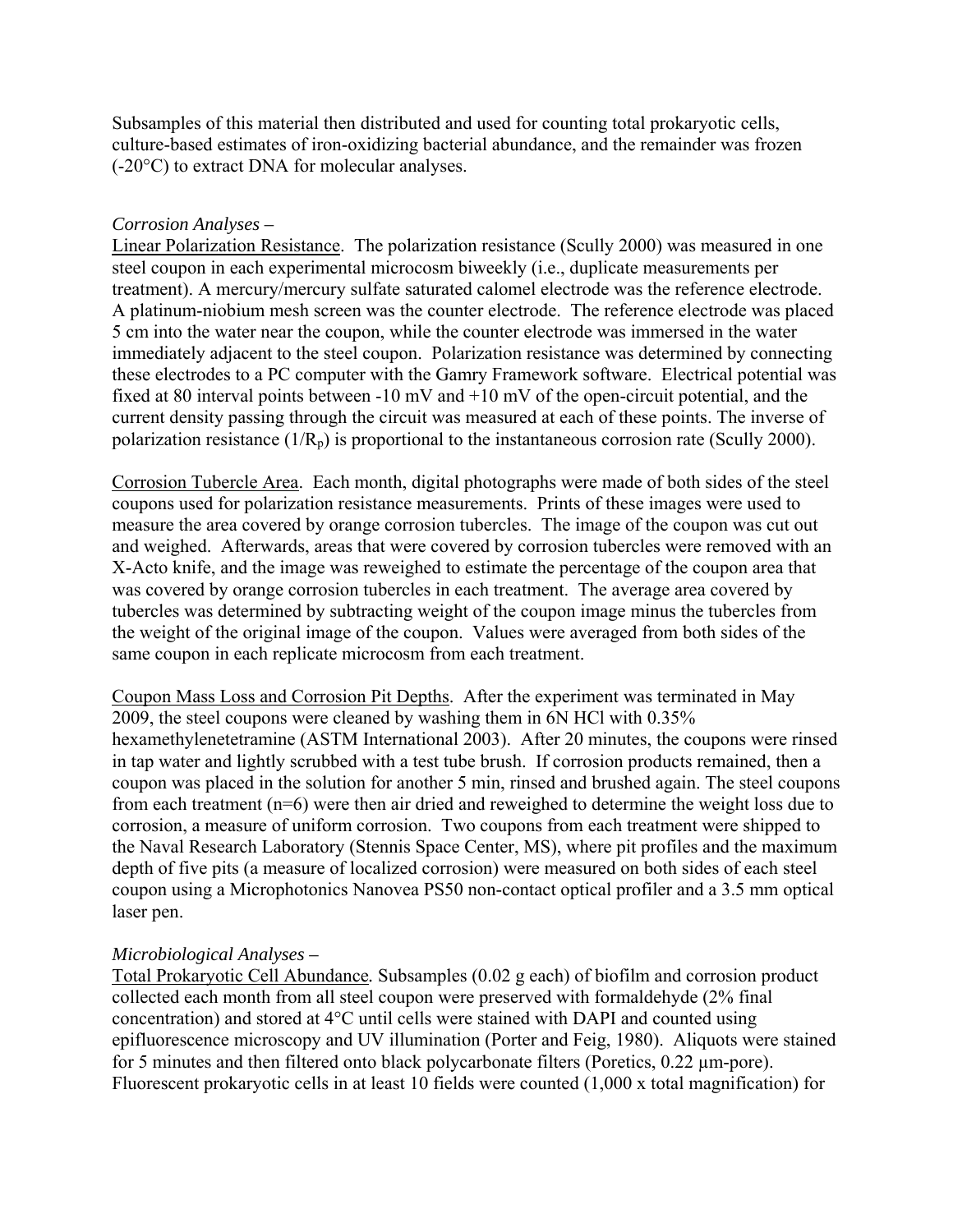each subsample (n=4 per treatment) and these counts were converted to prokaryotic cells•cm<sup>-2</sup> of steel surface.

FeOB Dilution Cultures. Bimonthly, a biofilm subsample (0.02 g) from one steel coupon in each replicate microcosm was diluted with 300 µl of sterile modified Wolfe's mineral medium (MWMM) in a sterile 96-well microplate. Then, ten-fold serial dilutions were made of this solution up to a  $10^{-6}$  dilution. Iron gradient culture tubes containing a soft agarose gel of MWMM overlying a FeS plug (Emerson and Moyer 1997) were inoculated with a portion of these ten-fold serial dilutions to estimate the abundance of iron-oxidizing bacteria by a dilutionto-extinction technique. These gradient culture tubes were incubated at room temperature in the dark. After 4 weeks, the tubes were examined for growth of iron-oxidizers indicated by the formation of distinct rust-colored bands in the overlying agarose gel. The presence of cells in the rust-colored bands, which indicated the growth of iron-oxidizing bacteria, was verified by epifluorescence microscopy. Tubes with the highest dilution that showed rust-colored bands (and cells) were used to estimate the abundance of iron-oxidizing bacteria (i.e., iron-oxidizer  $CFU \cdot cm^{-2}$  of steel surface).

Quantitative PCR of Dissimilatory Sulfite Reductase (*dsr*A) Gene. Each month, DNA was extracted from a third subsample (approx. 0.5 g) of each steel coupon biofilm sample using a PowerSoil DNA kit (MoBio Laboratories), which uses bead beating to help lyse cells. The DNA from these subsamples was frozen (-80°C) until it was used to quantitatively amplify the dissimilatory sulfite reductase (*dsr*A) gene to estimate the abundance of sulfate-reducing bacteria. Quantitative PCR (qPCR) was used to determine the number of copies of the *dsr*A gene on steel coupons in the different treatments. The *dsr*A-specific forward (DSR-1F+) and reverse (DSR-R) PCR primers (10  $\mu$ M) developed by Kondo et al. (2004) were used to amplify a 221 bp PCR product. Reaction mixtures (25 μl) contained 12.5 µl Brilliant II SYBR Master Mix (Stratagene), 0.5 µl of each forward and reverse PCR primer (400 nM final concentrations), 20 µg of BSA, 10 ng of DNA template, and nuclease-free sterile water. Schippers and Neretin's (2006) qPCR protocol was followed using a Corbett Research RotorGene 3000 thermal cycler: 95<sup>o</sup>C for 10 min, and 40 cycles of 95<sup>o</sup>C for 15 sec, 60<sup>o</sup>C for 1 min, and a data acquisition step at 85°C for 15 sec. Accumulation of newly amplified DNA was followed by the increase in fluorescence due to the binding of the SYBR green fluorescent dye to double-stranded PCR products. A melting curve analysis was performed between 72ºC and 95ºC at the end of the PCR reactions to check for PCR specificity and primer dimer formation. Standard curves ranging from 8 to  $8x10^9$  copies of the *dsr*A gene (2 ag to 2 pg of genomic DNA) constructed with *Desulfovibrio vulgaris* genomic DNA (ATCC 29579D-5) were used to calculate the Ct value and subsequently the number of *dsr*A gene copies in biofilm DNA samples. No template control (blank) samples were used to check for contamination of the qPCR reactions.

## **Results and Discussion**

#### *Corrosion Measurements –*

The instantaneous corrosion rate  $(1/Rp; units=ohms^{-1})$  varied from month to month (Fig. 1). When instantaneous corrosion rates were averaged over the experiment for each treatment, the highest average rate  $(6.7 \cdot 10^{-5} \text{ ohms}^{-1})$  was observed in steel coupons from the unaltered harbor water supplemented with sodium sulfate treatment  $(p<0.05)$ . The second highest average rate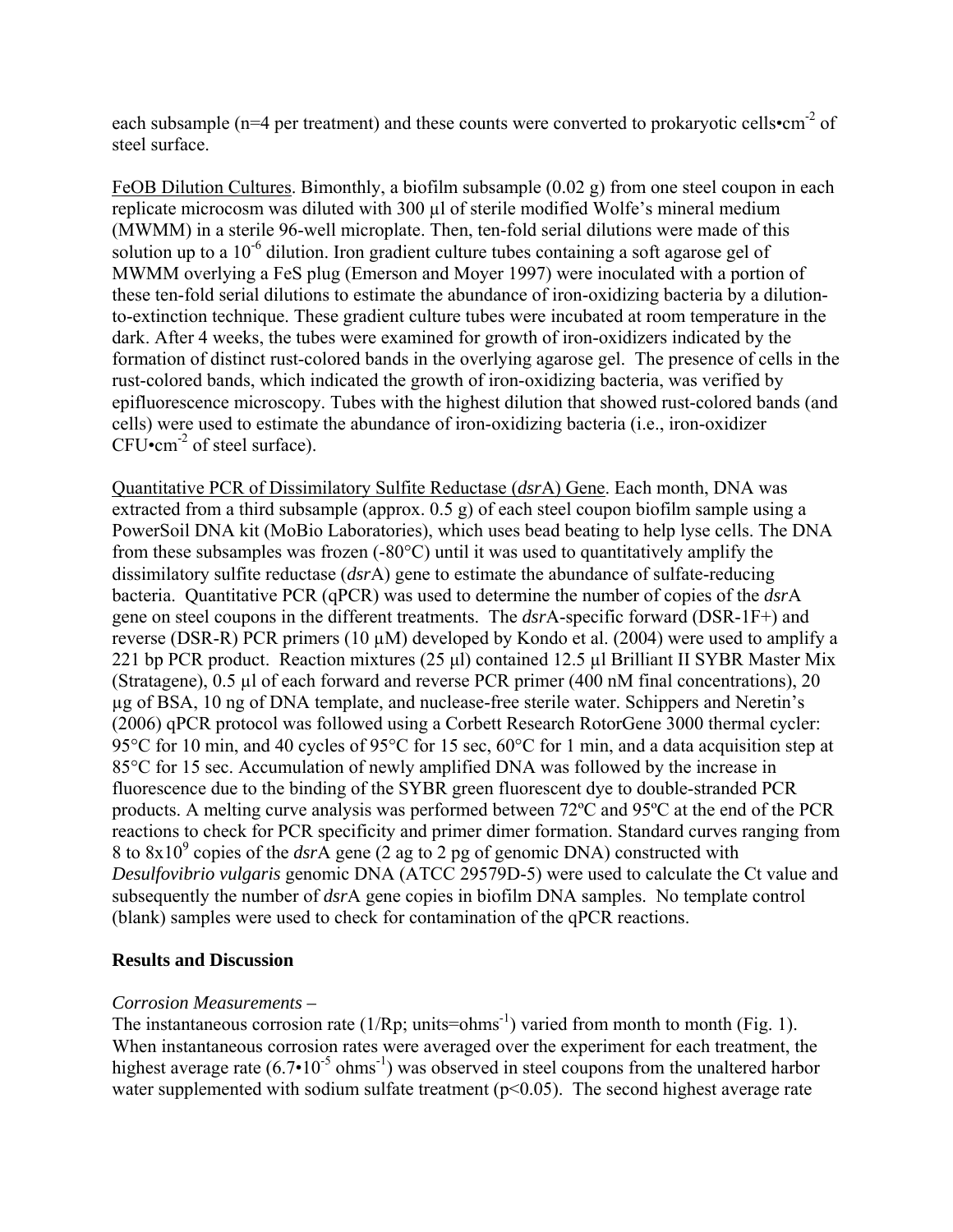was seen in the unaltered harbor water treatment  $(4.9 \cdot 10^{-5} \text{ ohms}^{-1})$ . The instantaneous corrosion rates of coupons in the autoclaved harbor water treatments (with or without the *S. lithotrophicus* inoculum were similar (4.1 to  $4.3 \cdot 10^{-5}$  ohms<sup>-1</sup>; p>0.05) and lower than the rates observed in the other harbor water treatments, but higher  $(p<0.05)$  that the average instantaneous corrosion rate of steel coupons measured in Lake Superior water  $(1.6 \cdot 10^{-5} \text{ ohms}^{-1})$ .



Fig. 1. Instantaneous corrosion rates  $(1/R_p)$  of steel coupons in the five experimental treatments estimated from measuring polarization resistance. Each point is an average of measurements from duplicate coupons in different microcosms (n=2). Key:  $\blacksquare$  = Harbor water supplemented with sodium sulfate,  $x =$  unaltered harbor water,  $\Box$  = autoclaved harbor water, ∆ = autoclaved harbor water + *S. lithotrophicus*, ▲= Lake Superior water.

The cumulative corrosion measurements showed different trends than the instantaneous corrosion rate. There was no difference between the various treatments when the area of steel coupons covered by orange corrosion tubercles was compared (Table 2). At the end of the experiment, more weight had been lost from steel coupons immersed in Lake Superior water than from coupons in autoclaved harbor water  $(p<0.05)$ . Other than this difference, the weight of steel lost from coupons was not different in the various treatments (Table 2). The depth of pits in the steel coupons, a measure of localized corrosion, was different in the various treatments by the end of the experiment (p<0.05, Table 2). Steel coupons in Lake Superior and unaltered harbor water had the deepest pits  $(558 \text{ and } 526 \mu \text{m})$ , respectively) when compared to the other treatments ( $p<0.05$ ). However, the pit depths in these two treatments were indistinguishable ( $p>0.05$ ). Pit depths were different (p<0.05) and progressively shallower on steel coupons incubated in unaltered harbor water supplemented with sodium sulfate (458 µm) and autoclaved harbor water  $(411 \mu m)$ .

The different corrosion parameters measured different aspects of the corrosion process and thus might be expected to yield different types of information. Polarization resistance was used to gain an instantaneous estimate of the corrosion of the steel coupons – a snapshot in time. The loss of coupon weight by the end of the experiment probably gives the best estimate of uniform corrosion across the entire surface of the steel coupons. This fact may explain why more weight was lost from coupons in Lake Superior water than in autoclaved harbor water. Lake Superior is an oligotrophic lake with very low concentrations of dissolved nutrients and metals. It is possible that more iron and other metals dissolved or diffused from the surface of the steel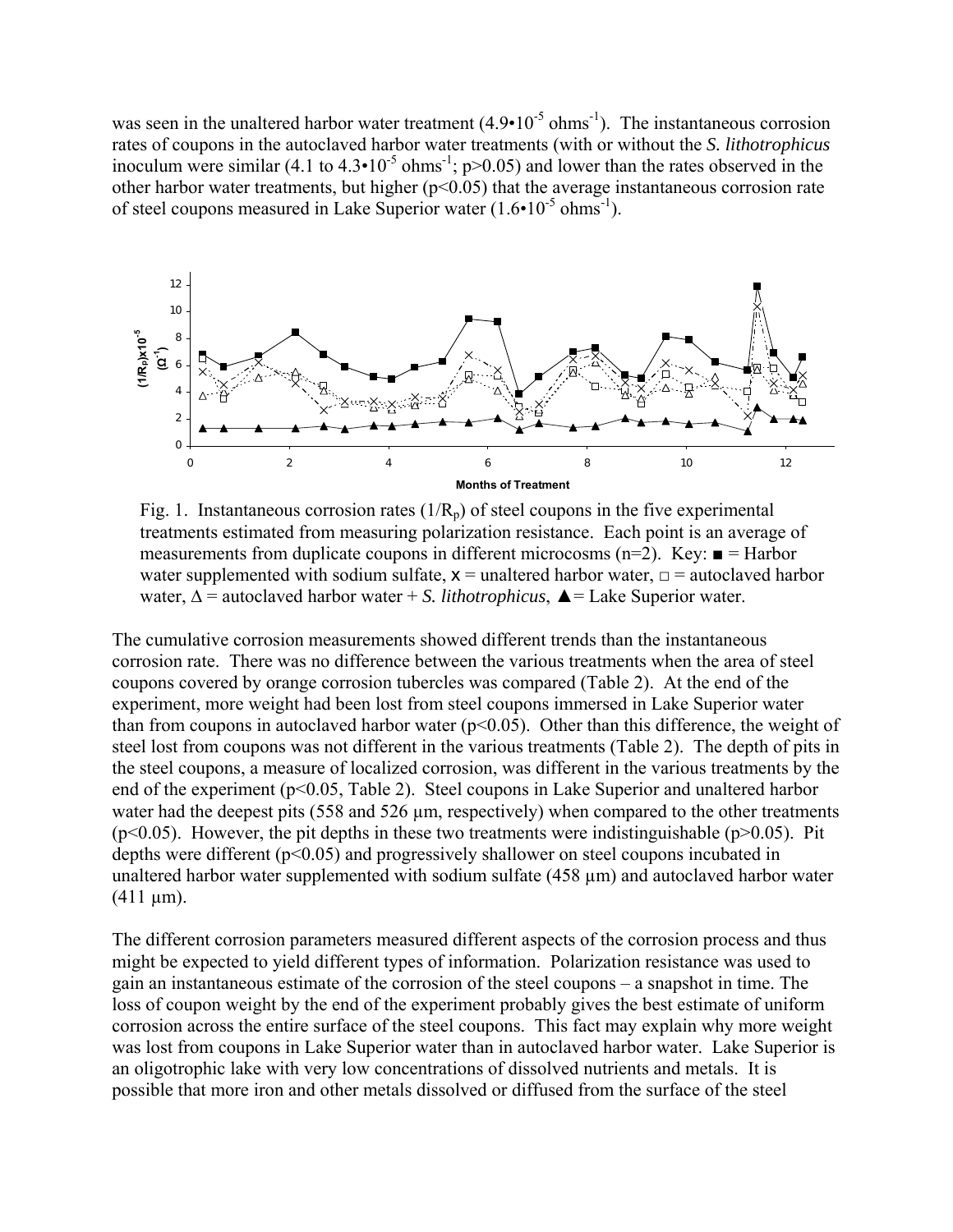coupons in Lake Superior water than in the autoclaved harbor water treatment. Measuring pit depths gives better insight about localized corrosion, which is characteristic of many types of microbiologically influenced corrosion. However, measuring polarization resistance may not always give an accurate measure of localized, pitting corrosion (Little and Lee 2007). It is interesting that the deepest corrosion pits were found on coupons in the Lake Superior and unaltered harbor water treatments. We expected the deepest corrosion pits to form on coupons in the harbor water treatment because previous field studies have demonstrated deep corrosion pits on steel structures in several areas of the DSH. We also expected to see the shallowest pits on coupons in Lake Superior water because fewer and shallower pits have been observed on steel structures at the entrance to the DSH. At times, water at this harbor entrance is almost pure lake water because of the periodic seiche of water in the Lake Superior basin.

Table 2. Cumulative corrosion measurements from steel coupons in the five experimental treatments. The area covered by tubercles is an average of measurements made on two coupons in each treatment (n=2) and the weight loss is an average for three coupons in duplicate treatment microcosms (n=6). The pit depth is an average of five independent measurements made on both sides of two experimental coupons from each treatment (n=2). Means with the same letter superscript were not significantly different. The standard error of the mean is shown in parentheses.

| <b>Treatment</b>                                  | Area covered by tubercles |                          | Weight         | <b>Pit Depth</b>       |
|---------------------------------------------------|---------------------------|--------------------------|----------------|------------------------|
|                                                   | $\frac{9}{0}$             |                          | Loss           | $(\mu m)$              |
|                                                   | Month 2                   | <b>End of experiment</b> | (g)            |                        |
| Lake Superior water                               | $46^{\circ}$ (3)          | $45^a(11)$               | $50^a(1)$      | $558^{\circ}$ (32)     |
| Unaltered harbor water                            | $42^{\circ}$ (4)          | $48^{\circ}$ (7)         | $46^{a,b} (2)$ | $526^{a,b}$ (19)       |
| Autoclaved harbor water $+ S$ .<br>lithotrophicus | $41^a(4)$                 | $51^a(5)$                | $46^{a,b} (2)$ | $\overline{51}2^b(36)$ |
| Harbor water + sodium sulfate                     | $37^{\circ}$ (2)          | $54^{\circ}$ (4)         | $46^{a,b}(1)$  | $458^{\circ}$ (10)     |
| Autoclaved harbor water                           | $48^{\circ}$ (6)          | $46^{\circ}$ (3)         | $44^b(2)$      | $411^d(13)$            |

## *Microbiological Data –*

Extracellular polymer production by microorganisms was clearly higher on coupons in both treatments containing harbor water that was not autoclaved (i.e., the unaltered harbor water and harbor water supplemented with sodium sulfate treatments) than in the other experimental treatments. Mucus-like material often dripped from coupons in these treatments when they were sampled. Less extracellular polymer was evident on the surfaces of coupons from the other treatments. These observations are important because microbial biofilm formation on surfaces is a key element in conceptual models of microbiologically influenced corrosion (Little and Lee 2007, Roberge 2007). Unfortunately, we cannot determine from the data collected in this study if there were more exopolymer-producing species or cells in harbor water or if chemical or physical characteristics of unaltered harbor water just promoted more extracellular polymer production than in the types of water used in the other experimental treatments.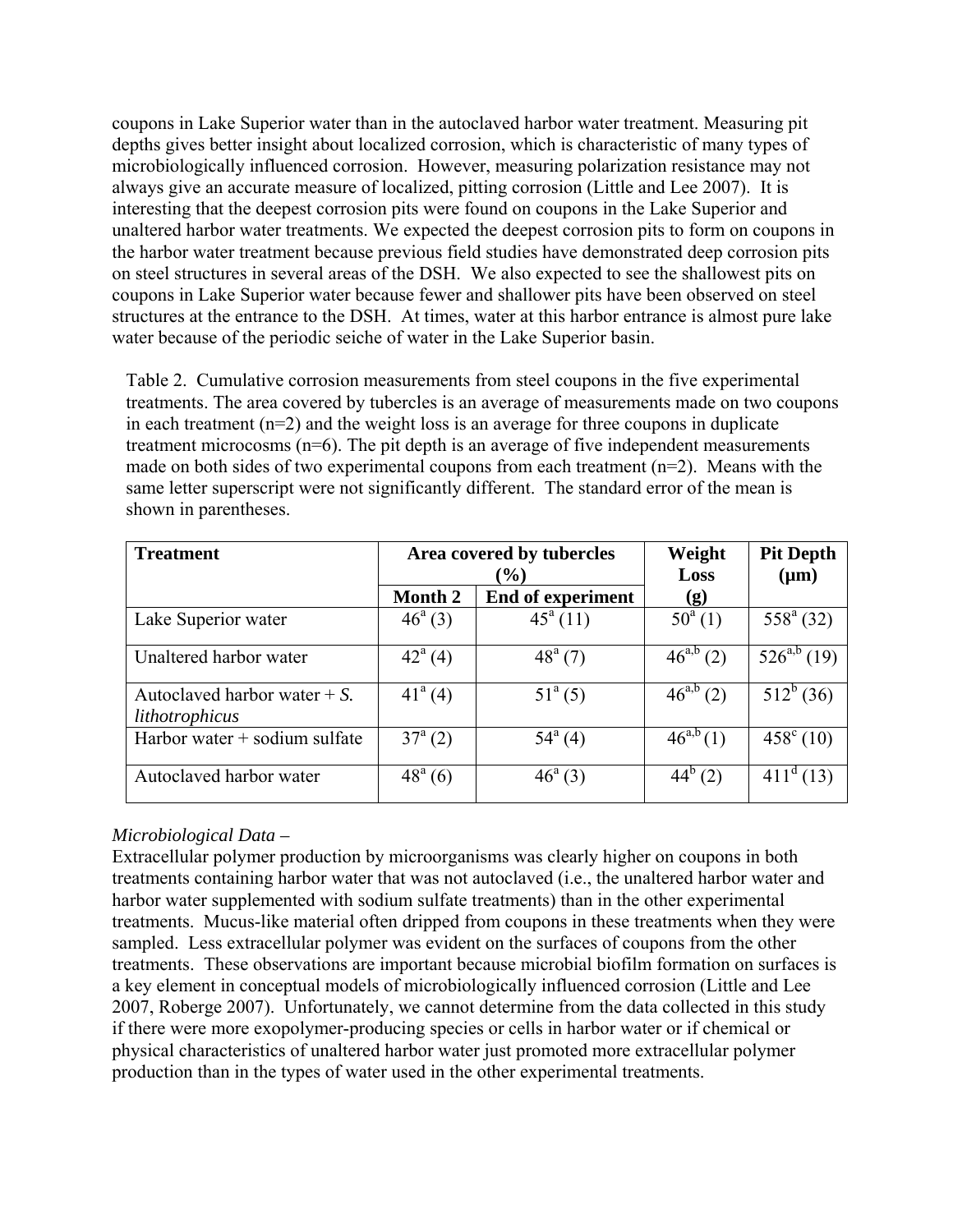The number of total prokaryotic cells on the surfaces of steel coupons ranged from  $1 \cdot 10^7$ cells•cm<sup>-2</sup> to almost  $7 \cdot 10^7$  cells•cm<sup>-2</sup>, increased in all treatments during the first six months and then decreased in several treatments by the end of the experiment (Fig. 2). In most months, there was a difference  $(p>0.05)$  in the abundance of total prokaryotic cells on the steel coupons in at least two treatments but over the entire experiment there was little difference between the treatments. When cells abundances were averaged over the entire experiment, the average number of prokaryotic cells on coupons (per  $cm^{-2}$ ) in the harbor water supplemented with sodium sulfate was higher than the number of cells on coupons in the autoclaved harbor water + *S. lithotrophicus* treatment. Otherwise, there were no differences between the treatments. This was not an unexpected result. Bacteria rapidly colonize surfaces, none of the treatments were truly sterile, and water in each treatment had enough dissolved organic matter to support the growth of bacteria.



Fig. 2. Abundance of total prokaryotic cells in the five experimental treatments over the duration of the microcosm experiment. Each point represents the average of measurements from replicate steel coupons (n=2) in duplicate microcosms of each treatment. Key:  $\blacksquare$  = harbor water supplemented with sodium sulfate,  $x =$  unaltered harbor water,  $\triangle$  = autoclaved harbor water,  $\Box$  = autoclaved harbor water + *S. lithotrophicus*,  $\circ$  = Lake Superior water.

There were differences in the abundance of iron-oxidizing bacteria and sulfate-reducing bacteria on steel coupons in the different experimental treatments. Depending on the treatment, the number of iron-oxidizing bacteria increased from near zero to over 100 to 100,000 CFU $\cdot$  cm<sup>-2</sup> of steel coupon during the first four to six months of the experiment (Fig. 3). After eight months, there were more iron-oxidizing bacteria on coupons in the unaltered harbor water and Lake Superior water treatments than in the treatments containing autoclaved harbor water (either with or without *S. lithotrophicus*). This fact indicates that iron-oxidizing bacteria are present in both harbor water and Lake Superior water. By the end of the experiment, there were more ironoxidizing bacteria on coupons immersed in harbor water (unaltered or supplemented with sodium sulfate) than in any of the other treatments ( $p<0.05$ ). Thus, it appears that chemical or other biological factors may promote the development of iron-oxidizing bacterial populations on steel surfaces in harbor water. Iron-oxidizing bacteria have been isolated from corroding steel surfaces in the Duluth-Superior harbor and have been demonstrated to cause corrosion of steel in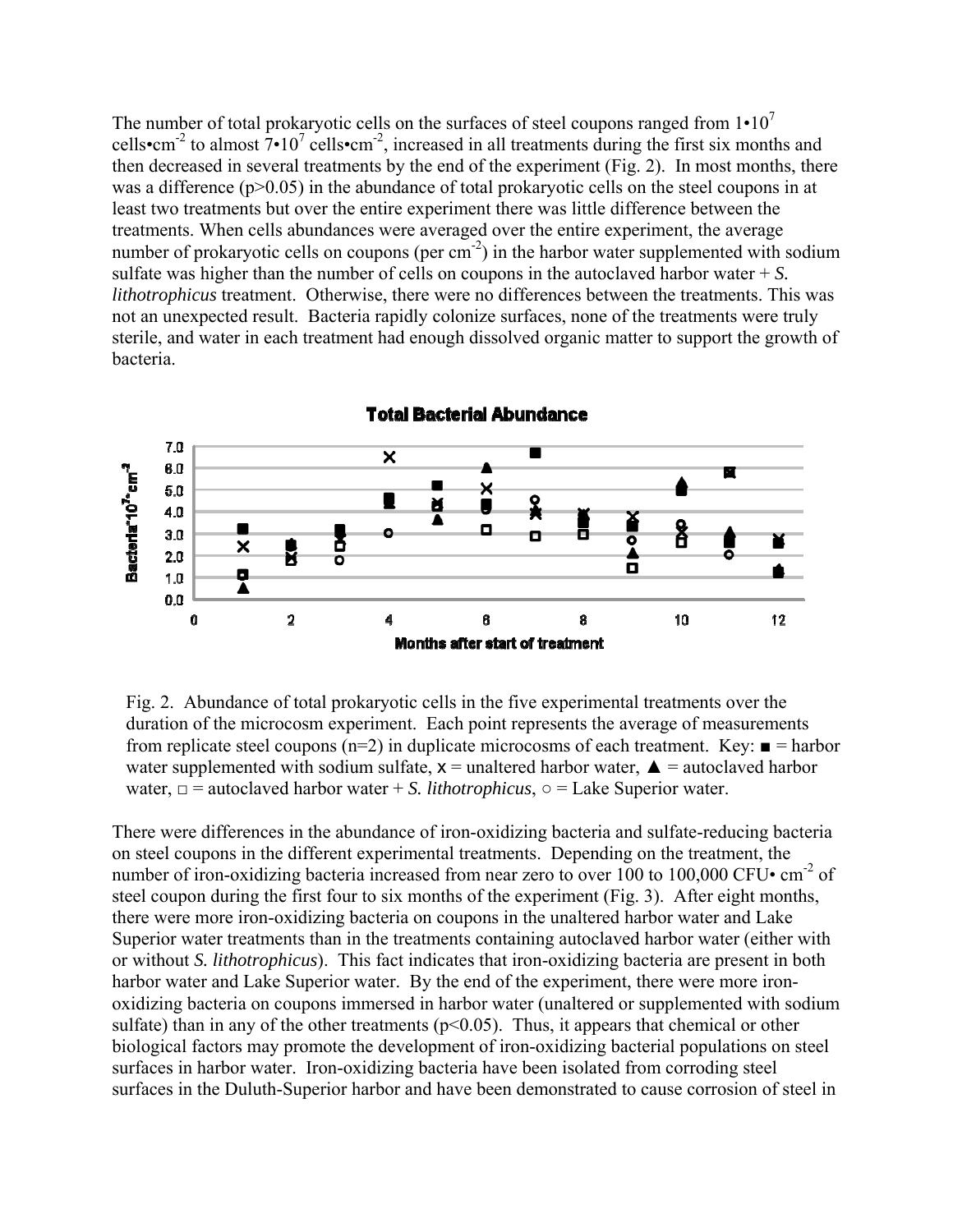other environments (Hamilton 1985, Starosvetsky et al. 2001, Xu et al. 2007), so it is intriguing that bacteria with this physiology were more abundant on coupons immersed in harbor water at the end of the experiment.



Fig. 3. Iron-oxidizing bacterial abundances on the surface of steel coupons in the five experimental treatments during the experiment. Mean values for duplicate measurements are shown. Treatments with the same letters were not statistically different. Error bars represent one standard error of the mean. Note the logarithmic scale and differences between treatments by the end of the experiment. Key: vertical lines = Harbor water supplemented with sodium sulfate; diagonal lines = unaltered harbor water, checkerboard pattern = autoclaved harbor water, stippled bar = autoclaved harbor water + *S. lithotrophicus*, wavy horizontal line = Lake Superior water.

The abundance of the dissimilatory sulfite reductase gene (*dsr*A) was used as a proxy for the abundance of sulfate reducing bacteria (Fig. 4). The abundance of this gene increased several orders of magnitude on coupons in some treatments during the course of the experiment, from near zero to over  $10^6$  copies•cm<sup>-2</sup>. After five months, coupons in harbor water (with or without added sulfate) had more copies of the *dsr*A gene than coupons exposed to Lake Superior water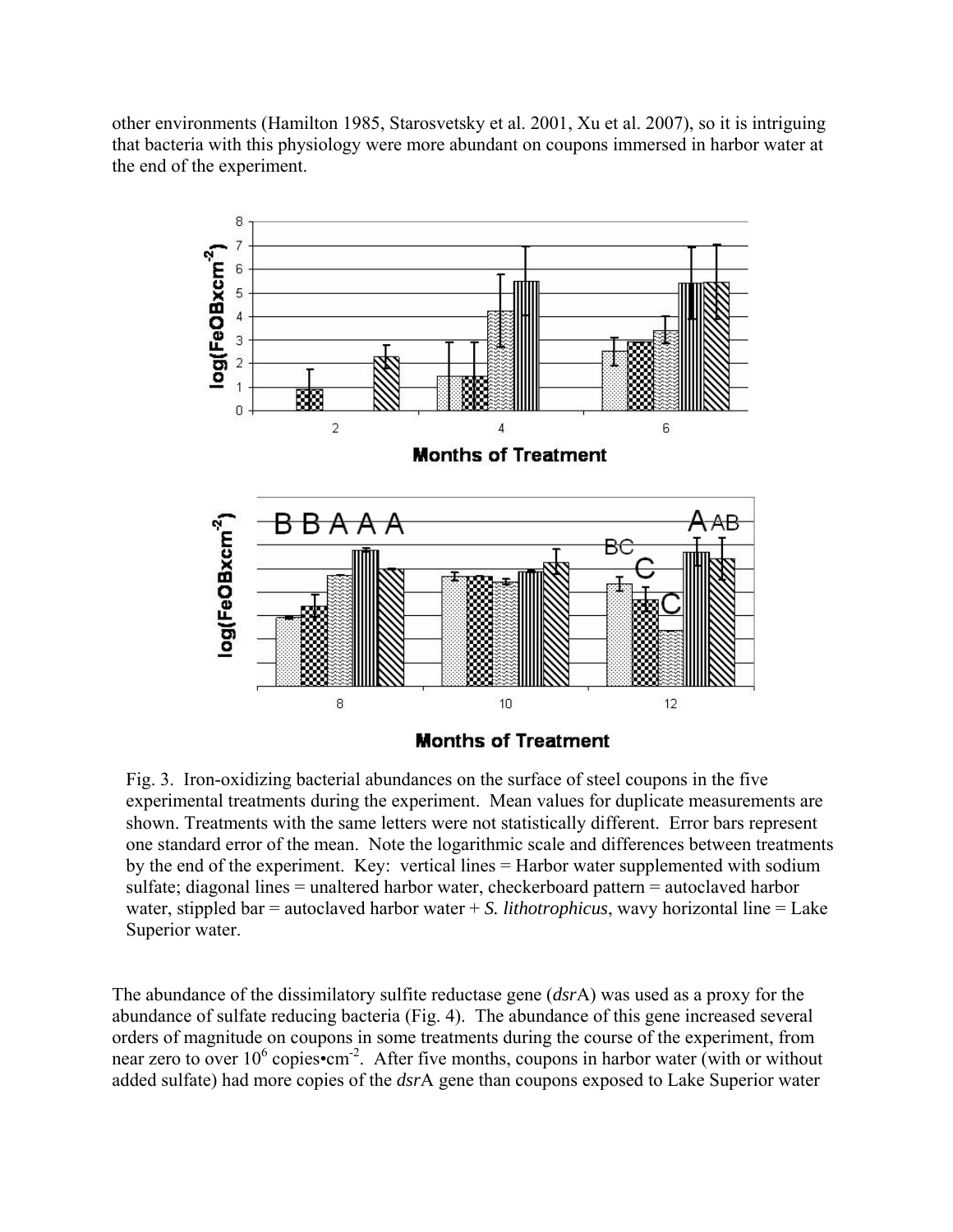$(p<0.05)$ . Usually, there were 100 to 1,000 fewer copies of this gene per cm<sup>-2</sup> on coupons immersed in Lake Superior water than in water from the DSH (Fig. 4).

Even in oxic environments like water in Lake Superior and the DSH, the possible effects of sulfate-reducing bacteria on corrosion cannot be neglected because there are large variations in oxygen within microzones on particles or surfaces. In unaerated zones like those deep within biofilms, corrosion has often been attributed to the influence of sulfate-reducing bacteria (Hamilton 1985, Little and Lee 2007). The mechanism is believed to be a combination of direct attack of the steel by hydrogen sulfide produced by SRBs and cathodic depolarization aided by the presence of bacteria (Roberge 2007).



## **Sulfate-reducing bacterial abundance**

Fig. 4. Abundance of the dissimilatory sulfite reductase gene (*dsr*A), which was used to estimate the abundance of sulfate-reducing bacteria (SRB) on steel coupons in the microcosms. Mean values for three experimental treatments are shown (n=4; duplicate coupons in duplicate treatment microcosms). Symbols above months signify a significant difference between all three treatments (\*\*), between harbor and Lake Superior treatments (\*), or between one harbor treatment and the Lake Superior treatment  $(\varphi)$ . Error bars represent one standard error of the mean. Key:  $\blacksquare$  = Harbor water supplemented with sodium sulfate,  $\Delta$  = unaltered harbor water,  $\Box$  = Lake Superior water.

It is clear from this study that the instantaneous corrosion rates were higher and the abundance of sulfate-reducing bacteria (and to a lesser degree iron-oxidizing bacteria) was greater on coupons incubated in water from DSH than in Lake Superior water. Interestingly, we have also found more copies of the *dsr*A gene on identical steel coupons incubated at sites in the DSH that are experiencing the most severe corrosion than at other sites with less severe corrosion (data not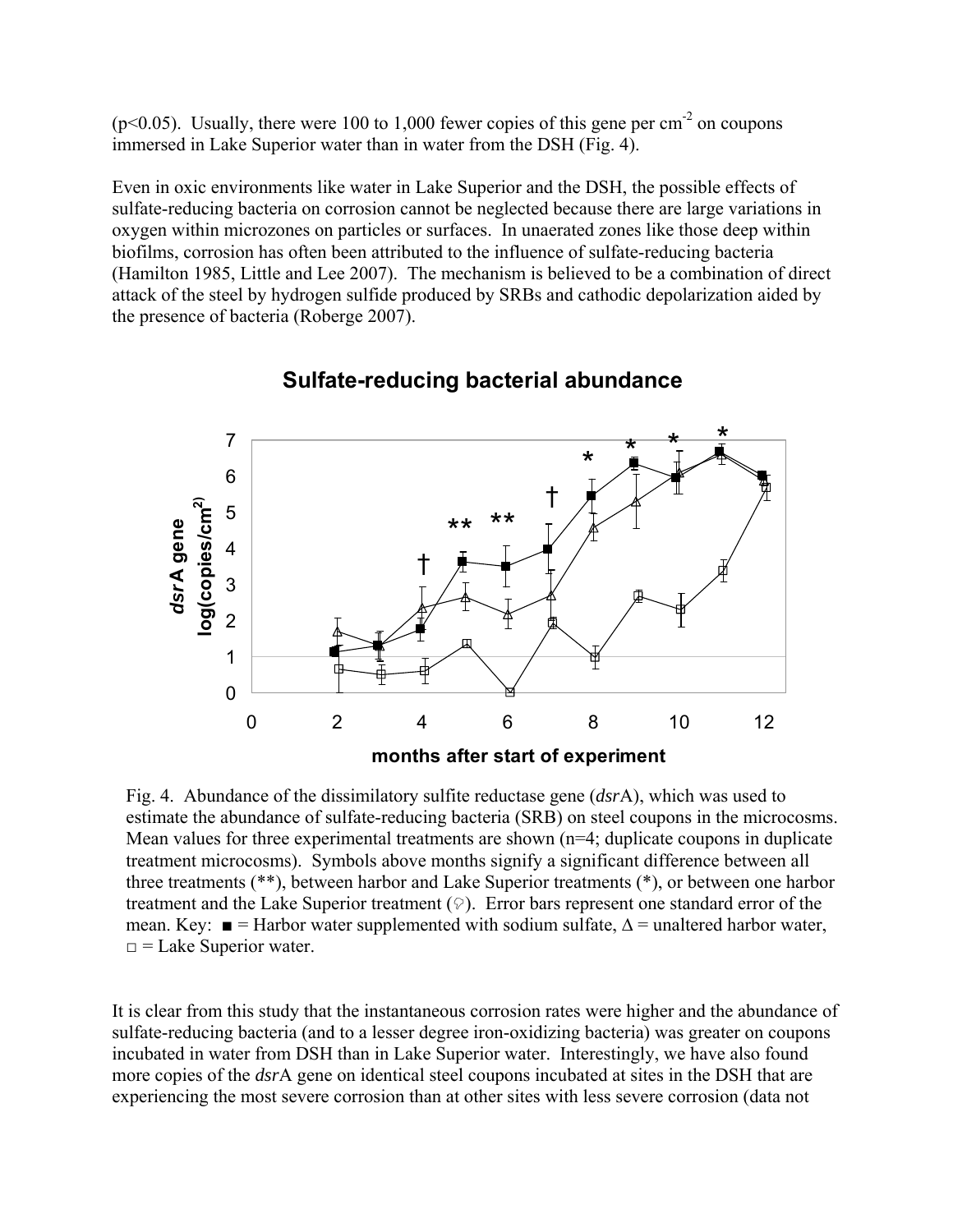shown). These facts indicate that sulfate-reducing and iron-oxidizing bacteria are correlated with the type of corrosion occurring in the DSH, even though their abundances did not correlate well with the cumulative corrosion parameters measured in this experiment. Thus, these groups of bacteria as well as other types of bacteria within these biofilms should be investigated further in future studies because their activities may directly or indirectly be responsible for the accelerated corrosion of steel structures in the DSH.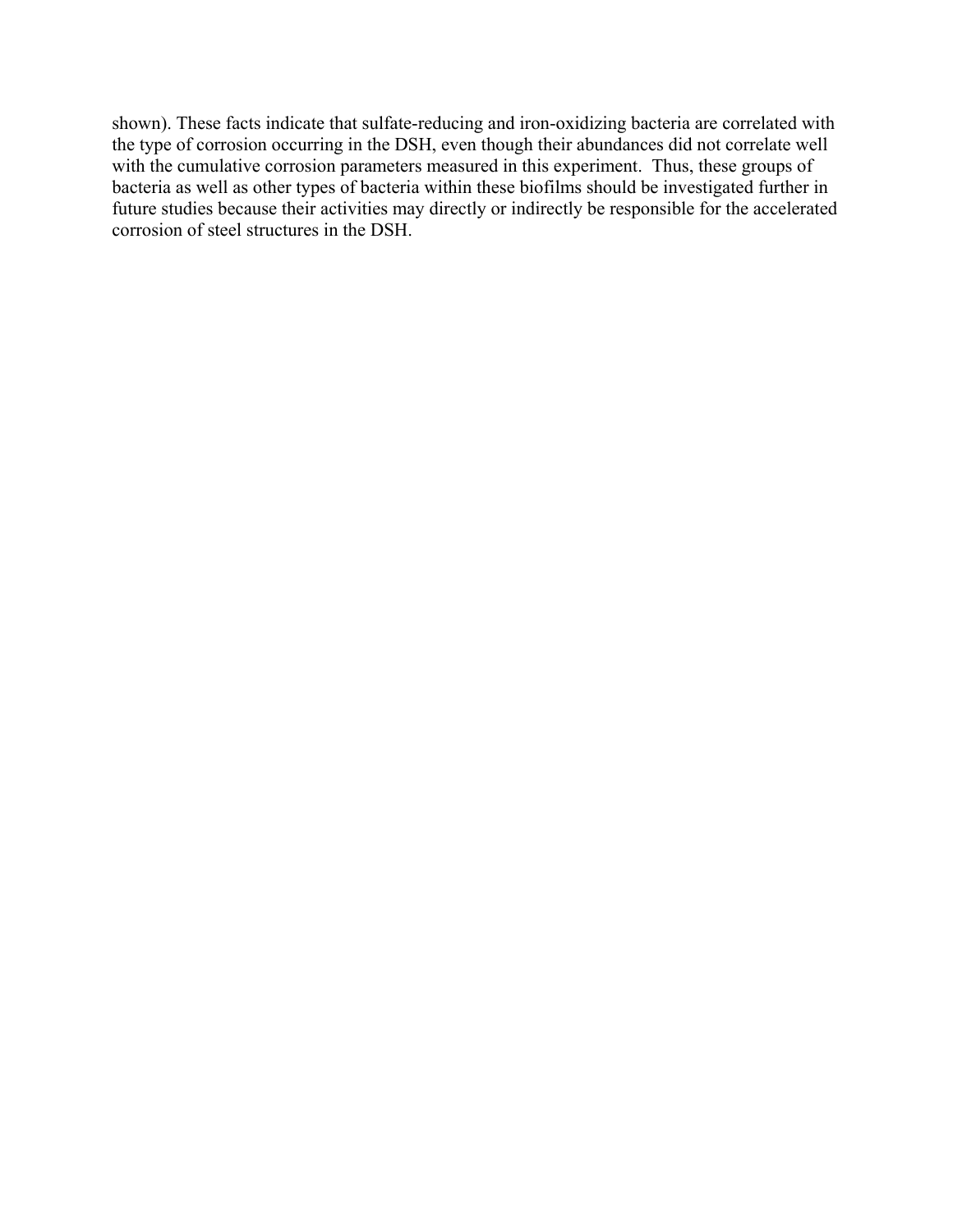#### **Potential Economic Impacts of the Research Results**

Sheet steel piling used for docks, bridges and bulkheads in the Duluth-Superior harbor (DSH) has been reported to be corroding at an accelerated rate (Marsh et al. 2005). The increased rate of corrosion appears to have begun in the late 1970's in the DSH and will require expensive replacement if the cause and possible remedies cannot be identified. About 20 kilometers of sheet steel piling appear to be affected in the DSH, which may cost more than \$100 million to replace (Marsh et al. 2005). Shipping through the DSH, the largest port by total cargo volume in the Great Lakes, has a \$200 million annual impact on Minnesota's economy. Solving this accelerated corrosion issue has important policy implications like the economic vitality of many companies whose 15 major cargo terminals ship ore, coal, and grain from this port.

The corrosion problem in the DSH is not only attracting local attention but also national and international attention. Other ports and businesses started to report similar steel corrosion problems once the accelerated corrosion in the DSH was discovered, reported and investigations began. A more thorough understanding of this accelerated corrosion problem in Minnesota will be invaluable because similar corrosion has now been seen in other harbors, including the port at Thunder Bay, Ontario, the second largest port on Lake Superior.

It is important to understand the mechanisms and agents responsible for this accelerated corrosion. Understanding the cause should be helpful in designing and testing mitigation practices, which could lead to improved control and remediation efforts. The results of the research experiment described here indicate that the abundance of sulfate-reducing bacteria and to a lesser degree the abundance of iron-oxidizing bacteria and extracellular polymers correlate with the instantaneous corrosion of steel coupons in the laboratory. These data as well as other recent field data and laboratory investigations (Ray et al. 2009) confirm suspicions that the activities of bacteria in biofilm communities may directly or indirectly accelerate the corrosion of steel structures in the DSH. Thus, controlling microbial biofilm formation and the activities of iron-oxidizing and sulfate-reducing bacteria may lead to success in preventing the accelerated corrosion of steel structures in the DSH.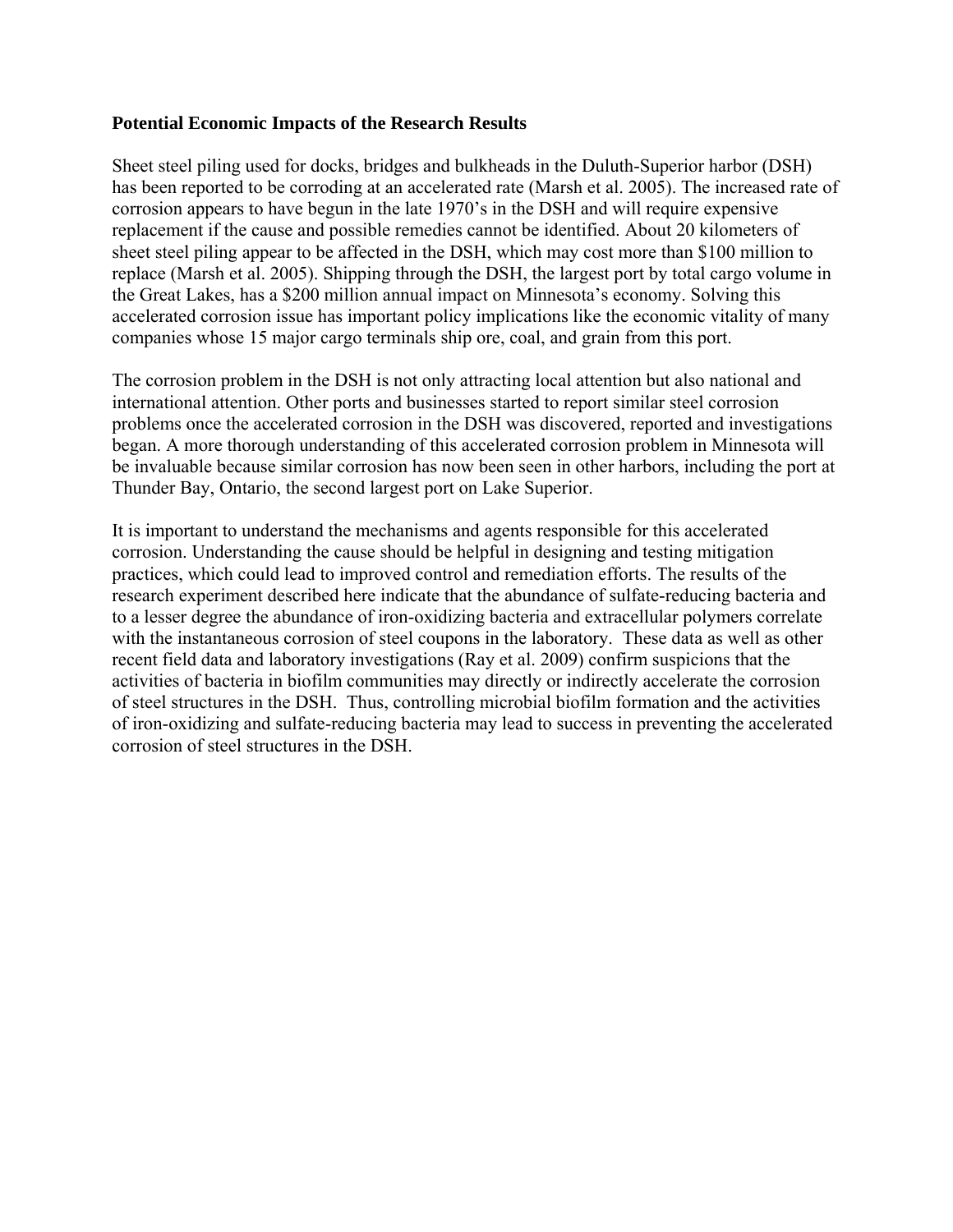### **Dissemination of Study Results**

- 1. Publications
	- Hicks, R. E. 2009. Assessing the Role of Microorganisms in the Accelerated Corrosion of Port Transportation Infrastructure in the Duluth-Superior Harbor. (University of Minnesota Center for Urban and Regional Affairs) CURA Reporter 39(1-2):4-10.
- 2. Presentations
	- Little, B. J., R. I. Ray, J. Bostrom, J. M. Bergin, and R. E. Hicks. 2008. The Potential Role of Iron-Oxidizing Bacteria in the Corrosion of Carbon Steel Pilings in a Freshwater Harbor. European Federation of Corrosion meeting (EUROCORR 2008), September 11-17, 2008, Edinburgh, Scotland. (oral presentation)
	- Hicks, R. E., J. M. Bergin, J. Bostrom, R. I. Ray, and B. J. Little. 2008. Structure of Bacterial Communities Associated with Accelerated Corrosion of Port Transportation Infrastructure. 17th International Corrosion Congress, National Association of Corrosion Engineers (NACE) International. October 6-10, 2008. Flamingo Hotel, Las Vegas, NV. (oral presentation)
	- Bostrom, J. R. 2008. Update of Laboratory Corrosion Experiment. Corrosion Team Meeting-U.S. Army Corps of Engineers, Duluth, MN. October 9, 2008 (oral presentation)
	- Bostrom, J. R., J. S. Lee, B. J. Little, and R. E. Hicks. 2009. Microbiologically Influenced Corrosion of Sheet Steel in a Lake Superior Harbor. American Society for Microbiology-109th General Meeting. May 17-22, 2009. Philadelphia, PA. (poster presentation)
	- Hicks, R. E., and J. R. Bostrom. 2009. Microbial Communities Associated with Corroding Steel Pilings in the Duluth-Superior Harbor. Corrosion Team Meeting-U.S. Army Corps of Engineers, Duluth, MN. June 2, 2009 (oral presentation)
	- Hicks, R. E, J. R. Bostrom, J. Lee, and B. J. Little. 2009. Determining if Microbiologically Influenced Corrosion is Responsible for the Accelerated Corrosive Loss of Port Transportation Infrastructure. GLMRI University Affiliates Meeting, Duluth, MN. September 24, 2009 (oral presentation)
- 3. Graduate Theses and Dissertations
	- Bostrom, J. R. Microbial Corrosion of Steel Structures in the Duluth-Superior Harbor (tentative title). M.S. Thesis, Integrated Biosciences Graduate Program, University of Minnesota (in progress)